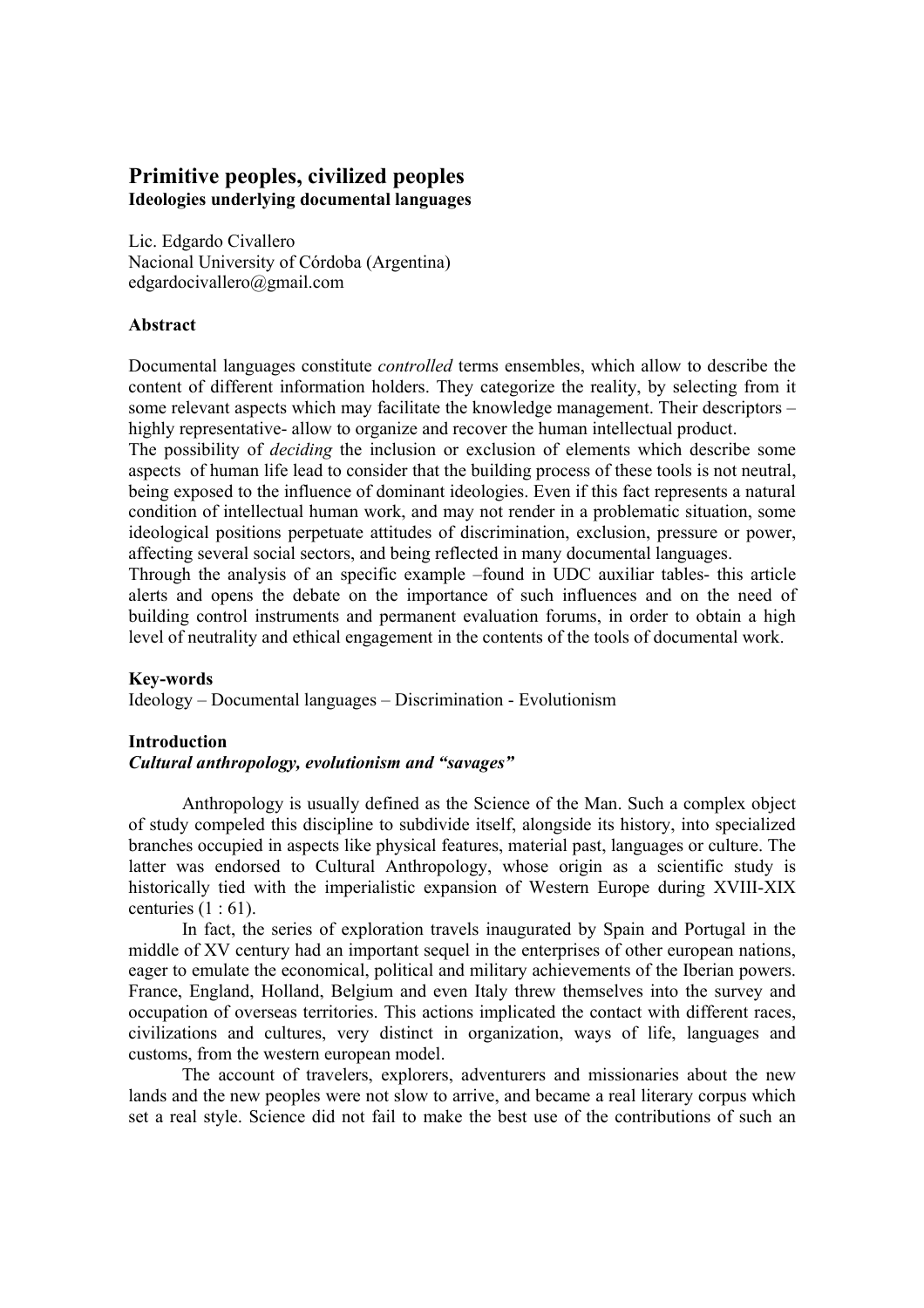abundance of data: in fact, remarkable personalities of the size of Charles Darwin started their scientific careers as simple travelers, mindful observers of a universe still unknown for the –certainly limited- minds of a rising Modern Europe.

The myriad of human phenomena that opened out in front of the eyes of these inquisitive intellects grew up as far as the records on their maps. The military and political goals advanced at the same rate. Colonialistic regimes were installed in broads territories previously appertaining to local groups or states, with such political consequences as occupation and later exploitation. Every population who pit against the newcomers were submitted, expulsed or simply eliminated; over the rest, less direct pressures were exercised: leaders management, peoples division, acculturation and destruction of response capacity, through the elimination of social structures (1 : 42).

Cultural anthropology arose in this context, and worked under the aegis of imperialistic powers. The scientific labour and goals of recognizing cultures distinct from the european, comparing and understanding them, was profitted by occupation powers, which, at the same time, restricted the movements and the financing of the anthropologists, even limiting their work to some subjects "of interest" (2 : 63).

Obviously, the theoretical and analytical frames and the research problems selected by these researchers of men and their culture were deeply influenced by ideologies ruling during XVIII-XIX centuries. Thus arose *evolutionism*, one of the main schools of thought in cultural anthropology, which was a result from the ideas rising in this period. As early as 1855, sociologist Herbert Spencer maintained that societies, as living organisms, progress from simple to complex forms. The representative figures of this movement (among them, the outstanding Morgan, Tylor and Lubbock) developed an evolutive scheme with a series of stages, from "savagery" to "civilization", passing through "barbarism". This conversion from single to complex was, according to these authors, an unavoidable fact, something like the "natural doom" of humankind. Both Tylor and Morgan pointed that the "primitive" man is to the "civilized" man as the child to the adult  $(3: 40-44)$ , and that evolution is a process similar to the growth and the passage from childhood ("savagery") to adulthood.

In his book *Primitive Cultures* (1871), Edward Tylor wrote:

"By simply placing [European] nations at one end of the social series and savage tribes at the other, [and] arranging the rest of mankind between these limits (...) etnographers are able to set up at least a rough scale of civilization (...) [representative of] a transition from the savage state to our own". (1871 : 26-27, quoted in 4 : 42).

 "Backward" populations were seen as objects of a inevitable transformation. The purpose to achieve: urban society, industrial and paid work, monotheism, monogamy, statelike social organization, and the dressing and education ways of civilized people (2 : 43). The origin of this evolutive process did not matter: they were destined to arrive where the "advanced" peoples (European societies) arrived.

Lloberas  $(3:374)$  points:

"´Primitive` were not seen as complete human beings, and, consequently, it was justified to dominate them, to treat them as objects, to destroy them, to exploit them and even to study them".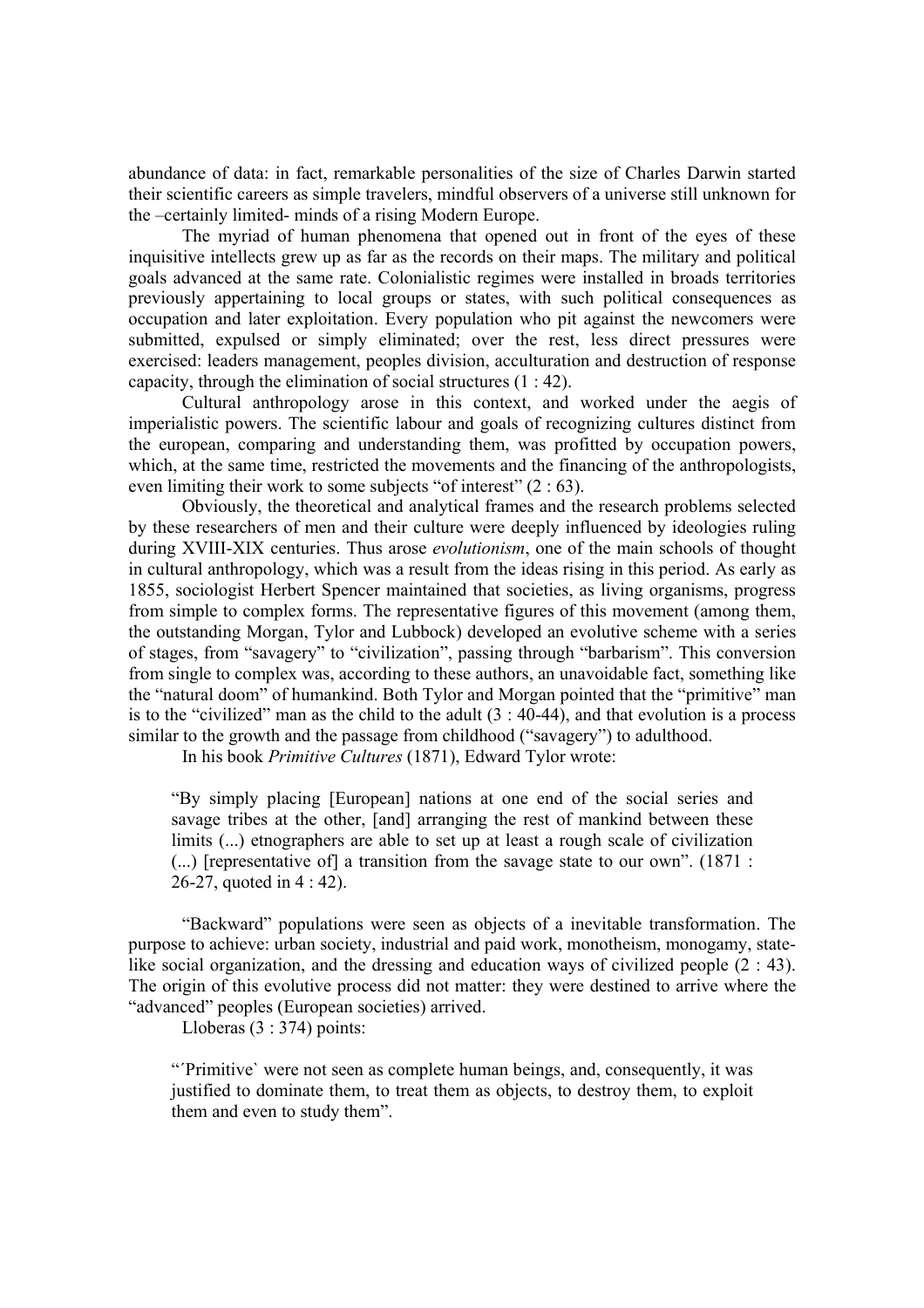These "primitive societies" were labeled as "inferior races" (Lubbock), "savages", "illiterate societies" or "simple societies", terms loaded with negative values and an undeniable pejorative tint. Through them, western societies expressed their belief in their total superiority over others cultures, a superiority already expressed during XVI century, when the most brilliant Spanish minds of this period discussed at length on the human or animal nature of the indigenous communities of the New World.

 Thus, Cultural Anthropology consolidated its scientific status during a historical moment when a great part of the human universe was subordinated to the designs of a few nations with a high coercive power, and when millions of individuals were dispossesed of their resources, their beliefs and even their lifes. Such a remarkable anthropologist as Levi-Strauss pointed that the anthropology was a daughter of the violence, of a period which a part of the humankind treated the other part as an object.

 Evolutionism extended from the second half of XIX century until the World War I. With its emphasis in evolutive stages and its insistence in the huge differences between Western people and "inferior races", it justified the policies of colonization, for the advantages that civilization would bring to the peoples in the low stages of the evolutive scale (3 : 377).

#### **The problem**

### *Evolutionist ideas included in documental languages*

Evolutionist ideas were criticized by posterior thought currents; some positions, as Lubbock´s one, were openly calified as deterministic and ethnocentrical. The concepts were substituted by new terms created by diffusionism, structuralism and other anthropological movements.

However, these ideas still survive today under other forms and other words: they are revealed in certain international policies, in phenomena as racism or discrimination, in social or sexual exclusion, in the oblivion of indigenous populations, in the existence of deep diferences among the different world societies and in the persistent use of expressions like "underdeveloped countries" or "Third World".

Curiously, some documental languages maintain, among their descriptors on human societies classification, elements like *primitive races and peoples* (=081), *developing peoples* (=083), *highly developed peoples* (=084).and even *colonial races and peoples* (=1- 5), specific cases found in the auxiliar tables 1f (C*ommon auxiliaries of race, ethnic grouping and nationality*) of the Universal Decimal Classification (UDC).

Let us remember that a documental language is a code employed by information units for the intellectual treatment of documents, by describing their content in order to manage it (5 : 137). The main feature of the descriptors composing a documental language (which differentiate them from the words of a natural language) is that they are *controlled*, i.e. consciously chosen by professionals, among all the terms of a language, for representing reality univocally (i.e. without ambiguity), in a condensed, accurate and simple way, keeping the richness of the original information and erasing the possibilities of association or repetition (5 : 138). Terms selection implies the reduction of a natural language volume, because synonims, non-important terms and non-sustantive grammatical categories are not included.

It would be expected that these artificially-built languages –even if natural language terms originated them- were ideologically neutral, i.e., that they not include in their tables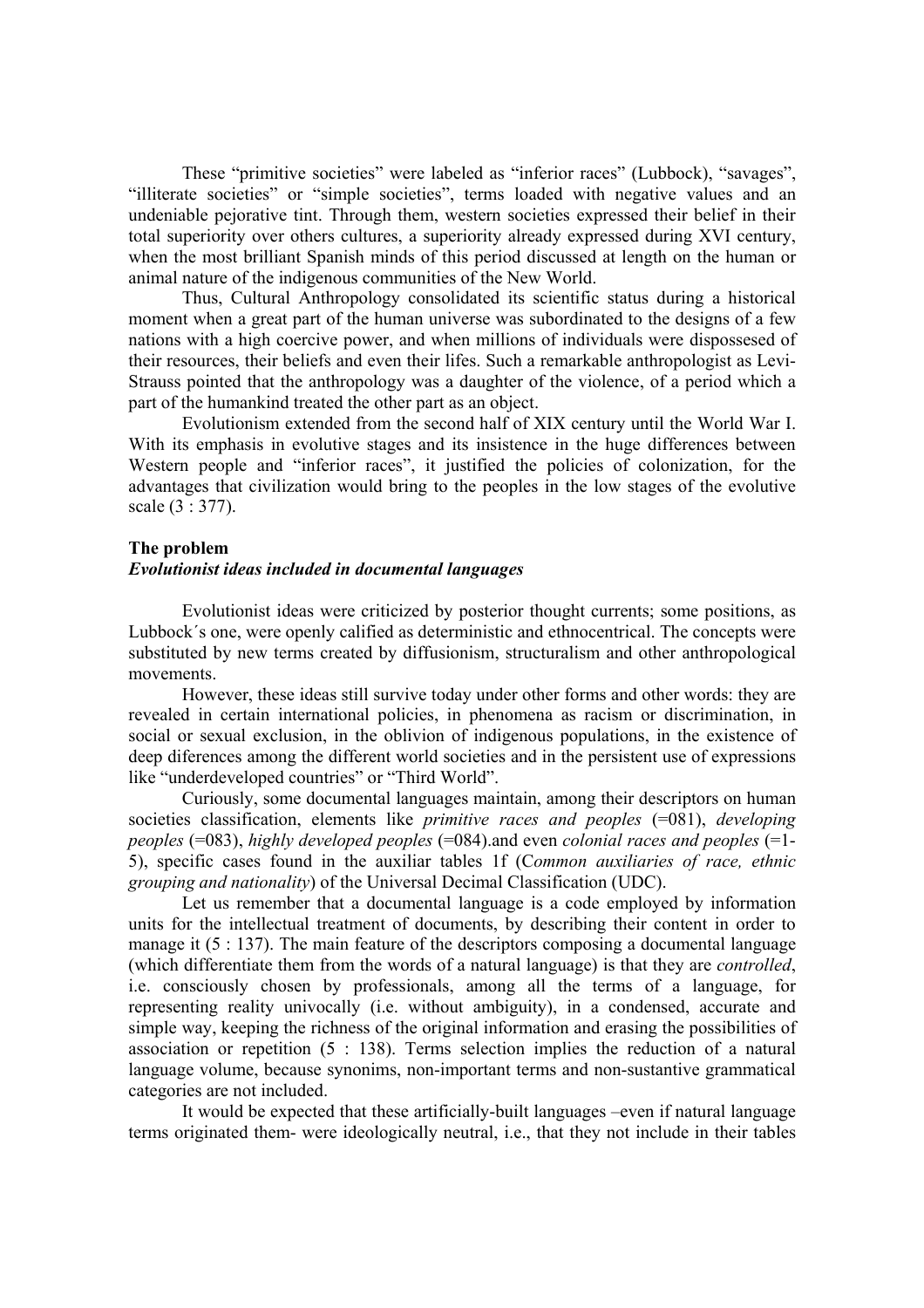terms loaded of values or related to ideologies which establish inequality, unbalance, discrimination or another offensive attitudes. An ensemble of words specially selected for representing the reality in a resumed form, should not reflect any of these positions.

However, the quoted examples point to the contrary. UDC auxiliary tables 1f include, as shown above, terms clearly related with evolutionist postures, coming from an ideological frame of domination, colonization and discrimiantion. Such words are used as pertinent terms for the classification of human societies. Superficial reviews of other areas of the UDC and of others documental languages (LCC, DDC, Latin American LEMB, etc.) produced similar results.

### **Discussion**

### *Is ideological neutrality possible?*

 Ideologies are ensembles of values and beliefs shared by most of the integrants of a society. Every group possess its own ideology, usually assimilated in a unconscious way during socialization period, and seldom analysed or questioned. This hidden and underlying scheme made of assumptions shapes, according to philosopher Louis Althusser, the universe of images and conceptions that certain group has about reality; it models attitudes to the world and builds personalities. By structuring the opinion that individuals have on a wide range of topics, it also configurates their actions.

 Marxists point that these series of ideas constitute the basis of the "public opinion", this common sense that is invisible for most of the people, untouchable and unquestionable, and which invades every moment of the daily life. Such concepts –philosopher Michel Foucalt says- are intended as *neutrals,* i.e., as the natural, just and correct form of understanding the universe and acting in relation to it.

 These elements and processes cannot be considered as problematics if they do not generate attitudes which could be hostile or prejudicial for any individual or group. When these latter case is presented, the negative connotations ot these underlying ideas – "natural", "neutral", "right" and "correct" ideas- may compel complete societies to act in a unbalanced way, harming certain collectives or social sectors. A daily example may be the immanent machism presented in many societies, which act depriving of possibilities and horizons to a wide number of women. More severe cases drive to ethnocide, *apartheid* or racist policies.

 Examples chosen for the elaboration of this article clearly demonstrate the concepts exposed in the previous paragraphs. In a documental tool, *supposedly neutral and representative* descriptors were included, standardizing a classification of human beings in groups, clearly influenced by an ideology (*evolutionism*) that have dark antecedents and that, as pointed above, has not dissapeared yet.

To classify a people as "primitive" or "colonial" (in opposition to "developed" or "*highly* developed") implies to establish mental (and physical) labels and differences – simply accepted as "natural" by the society who generated these tools- that make wider the distances among human beings, and perpetuates policies of hatress, margination, exclussion, contempt and violence policies, that have sadly marked the pages of the History.

Certainly, every human product (including this article) reflects, in an authomatic way, the ideology of its creator, or the one which dominates a society during a determinated period. It is almost inevitable that documental languages express such influences in their